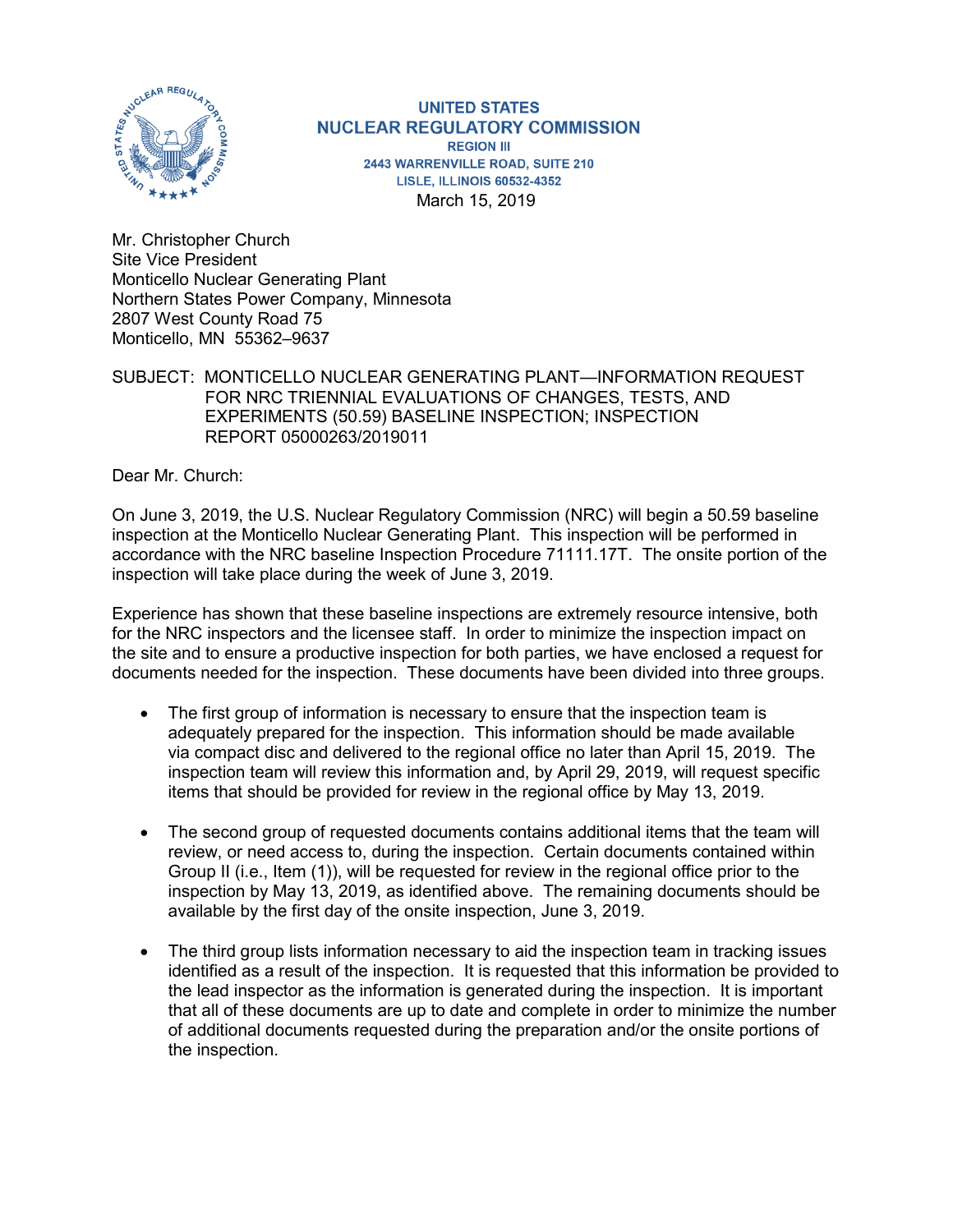The lead inspector for this inspection is Mr. Dariusz Szwarc. We understand that our regulatory contact for this inspection is Mr. Stephen Sollom of your organization. If there are any questions about the inspection or the material requested, please contact the lead inspector at 630-829-9803 or via e-mail at [Dariusz.Szwarc@nrc.gov.](mailto:Dariusz.Szwarc@nrc.gov)

This letter does not contain new or amended information collection requirements subject to the Paperwork Reduction Act of 1995 (44 U.S.C. 3501 et seq.). Existing information collection requirements were approved by the Office of Management and Budget, Control Number 3150-0011. The NRC may not conduct or sponsor, and a person is not required to respond to, a request for information or an information collection requirement unless the requesting document displays a currently valid Office of Management and Budget Control Number.

This letter and its enclosure will be made available for public inspection and copying at <http://www.nrc.gov/reading-rm/adams.html> and at the NRC Public Document Room in accordance with Title 10 of the *Code of Federal Regulations*, Part 2.390, "Public Inspections, Exemptions, Requests for Withholding."

Sincerely,

# */RA/*

Dariusz Szwarc, Senior Reactor Inspector Engineering Branch 3 Division of Reactor Safety

Docket No. 50–263 License No. DPR–22

Enclosure: Document Request for Baseline 50.59 Inspection

cc: Distribution via LISTSERV®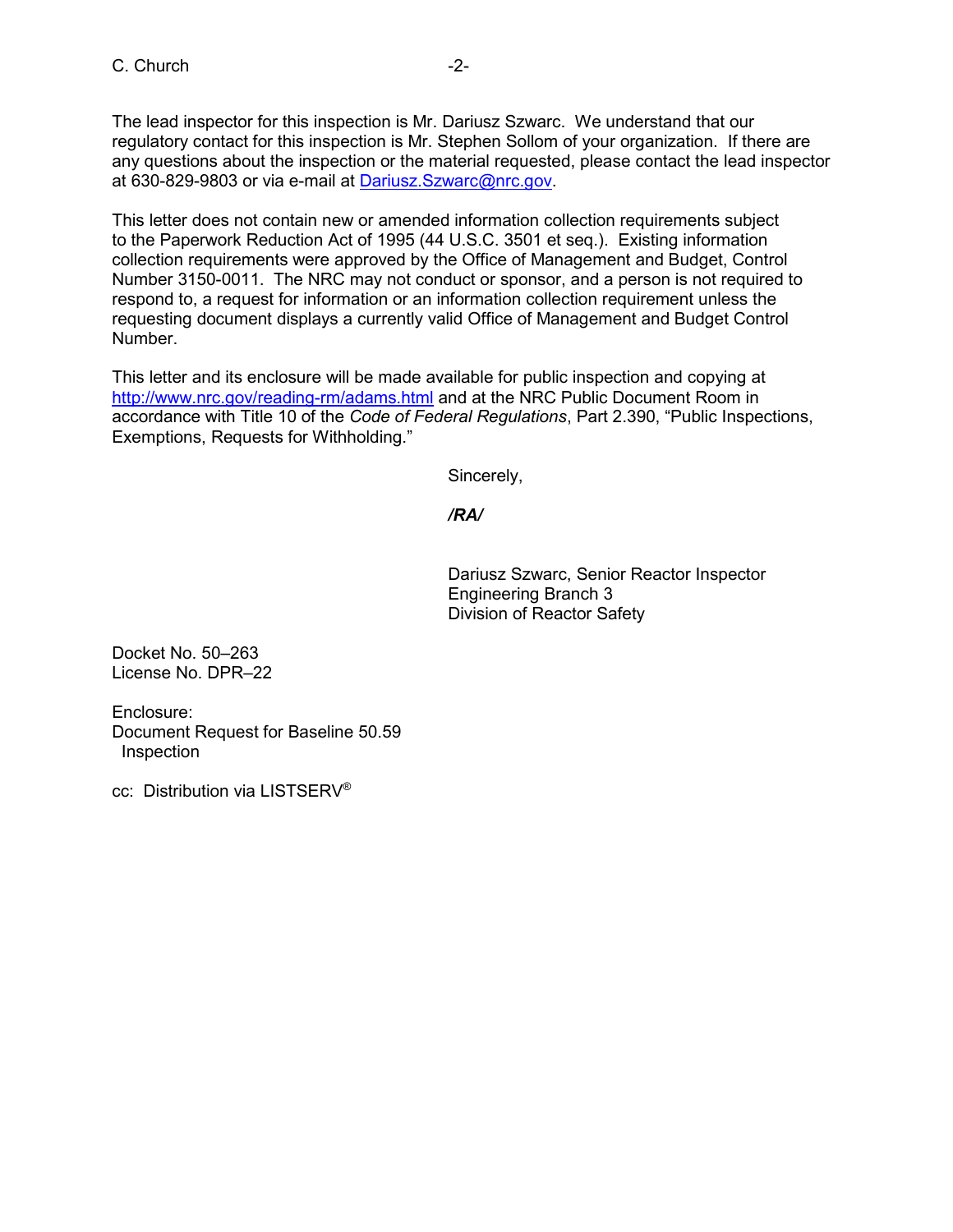C. Church -3-

Letter to Christopher Church from Dariusz Szwarc dated March 15, 2019.

SUBJECT: MONTICELLO NUCLEAR GENERATING PLANT—INFORMATION REQUEST FOR NRC TRIENNIAL EVALUATIONS OF CHANGES, TESTS, AND EXPERIMENTS (50.59) BASELINE INSPECTION; INSPECTION REPORT 05000263/2019011

DISTRIBUTION: Michael McCoppin RidsNrrDorlLpl3 RidsNrrPMMonticello RidsNrrDirsIrib Resource Darrell Roberts John Giessner Jamnes Cameron Allan Barker DRPIII **DRSIII** 

| <b>OFFICE</b> | RIII       |  |  |  |  |
|---------------|------------|--|--|--|--|
| NAME          | DSzwarc:cl |  |  |  |  |
| <b>DATE</b>   | 03/15/19   |  |  |  |  |

*OFFICIAL RECORD COPY*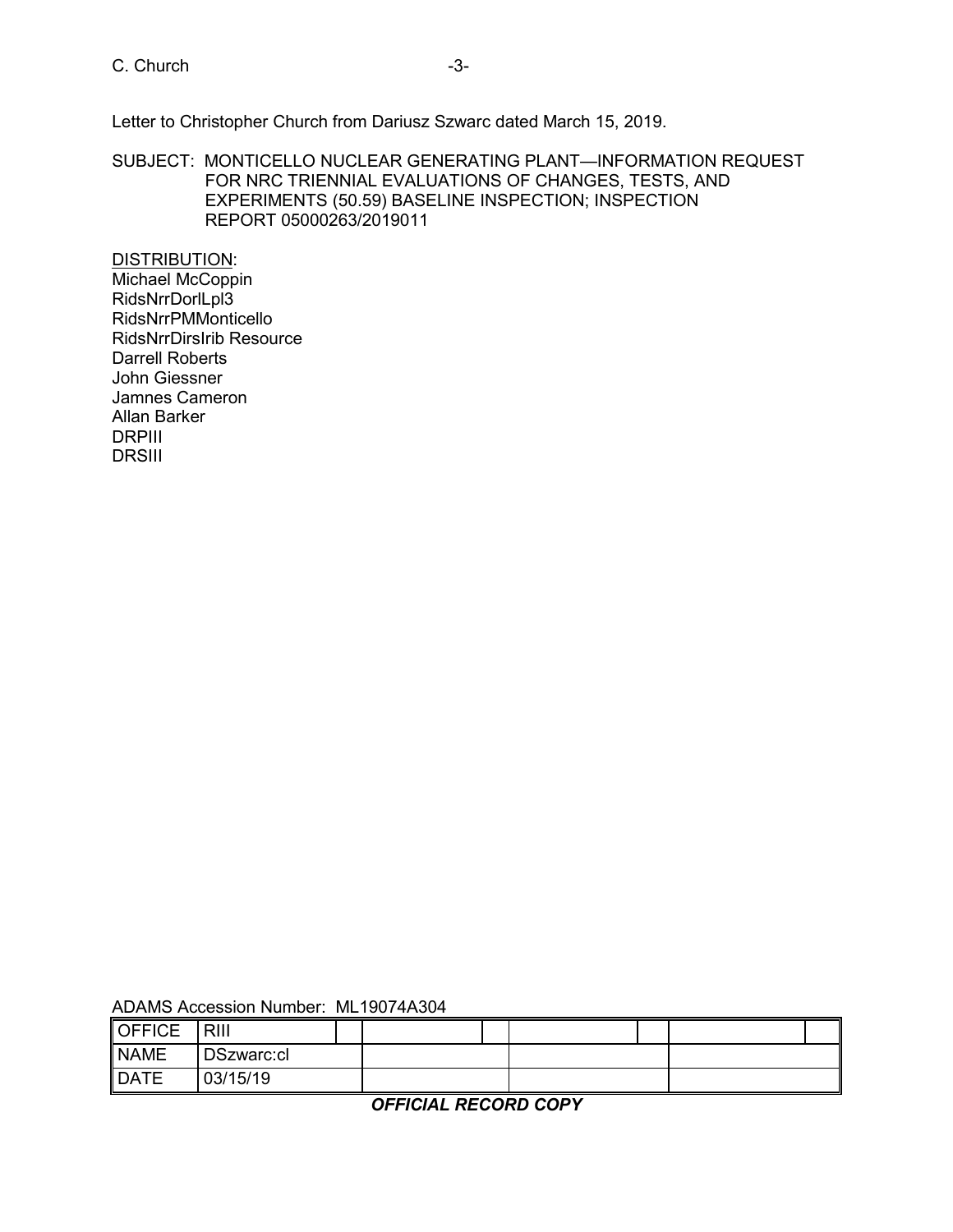#### **DOCUMENT REQUEST FOR BASELINE 50.59 INSPECTION**

| <b>Inspection Report:</b>    | 05000263/2019011                                            |
|------------------------------|-------------------------------------------------------------|
| <b>Inspection Dates:</b>     | June 3–7, 2019                                              |
| <b>Inspection Procedure:</b> | 71111.17T, "Evaluations of Changes, Tests, and Experiments" |
| Lead Inspector:              | Dariusz Szwarc<br>630-829-9803<br>Dariusz.Szwarc@nrc.gov    |

#### *I. Information Requested for In-Office Preparation Week*

The following information is requested by April 15, 2019, or sooner, to facilitate the selection of specific items that will be reviewed during the onsite inspection week. The inspection team will select specific items from the information requested below and submit a list to your staff by April 29, 2019. We will request that certain items be made available to the regional office prior to the inspection by May 13, 2019. We request that the remaining items selected from the lists be available and ready for review on the first day of inspection. All requested information should identify the associated system and cover the time frame from the receipt of information for the last MOD/50.59 inspection to the present.

The required information identified below should be provided on compact disc (CD). Please provide three copies of each CD submitted (i.e., one for each inspector). The preferred file format is a searchable "pdf" file. The CDs should be indexed and hyperlinked to facilitate ease of use, if possible. If you have any questions regarding this information, please call the inspection team leader as soon as possible.

- (1) List of all Title 10 of the *Code of Federal Regulations* (CFR), Part 50.59 completed evaluations involving: (a) calculations, (b) procedure revisions, (c) changes to the facility (modifications), (d) non-routine operating configurations, or (e) departures in methods of analyses. This list should include 50.59 evaluations for the following:
	- a. Changes that have been made under the provisions of 10 CFR 50.59 that have been updated in accordance with 10 CFR 50.71(e)(4) since the last MOD/50.59 inspection;
	- b. Modifications that are field work complete; and
	- c. Changes to calculations (or initiation of new calculations) that have been issued. The list should contain the number and title of each document, a brief description of the change, and the corresponding number and type of the affected document (i.e., the modification or procedure to which the evaluation applies). The list should NOT include any evaluations in which prior U.S. Nuclear Regulatory Commission approval was sought and obtained.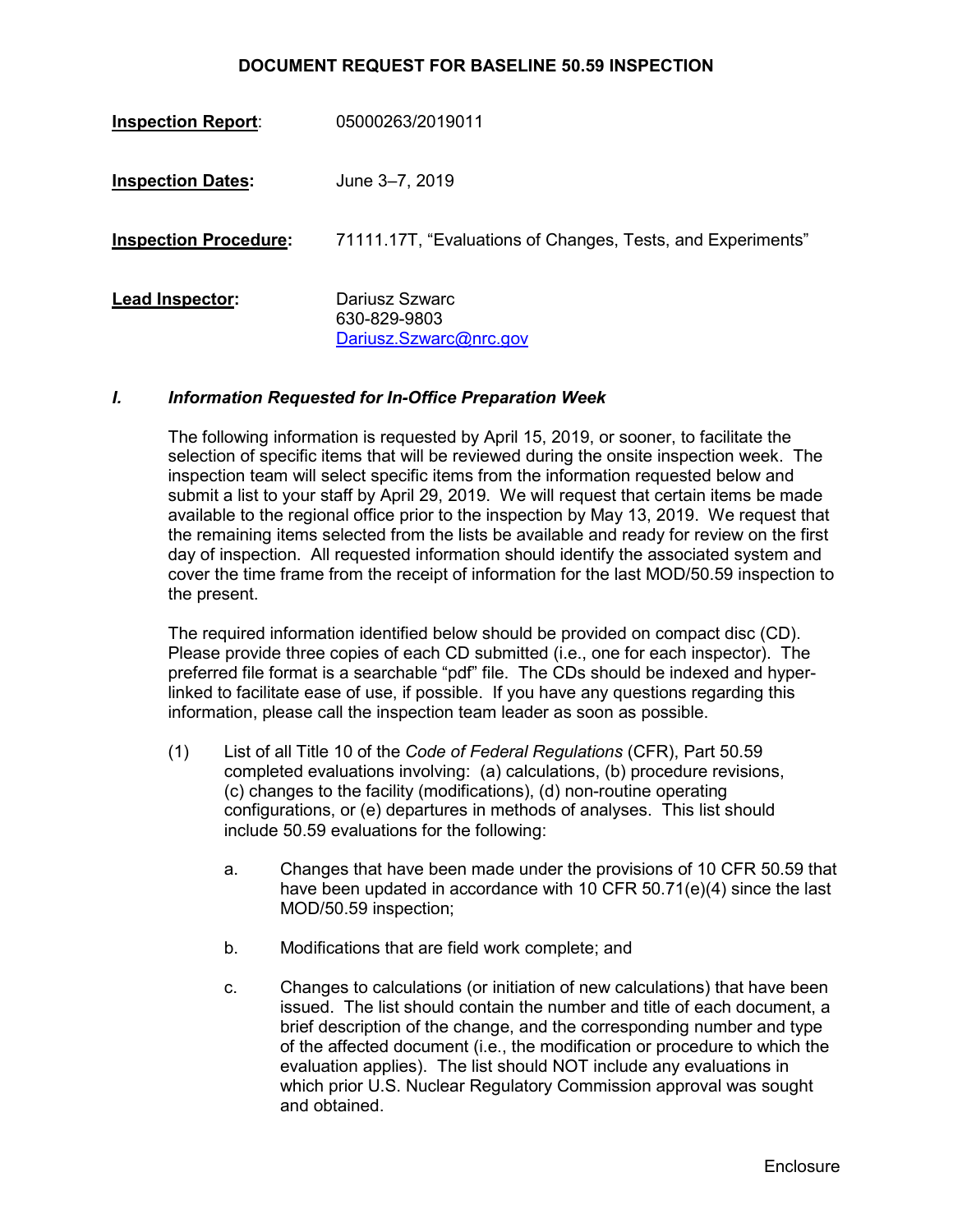#### **DOCUMENT REQUEST FOR BASELINE 50.59 INSPECTION**

(2) A list of all 10 CFR 50.59 changes that have been screened out as not requiring a full evaluation involving: (a) calculations; (b) procedure revisions; (c) changes to the facility (modifications); (d) non-routine operating configurations; or (e) departures in methods of analyses.

The list should contain the number and title of each document, and the corresponding number and type of the affected document (i.e., the modification or procedure to which the evaluation applies).

- (3) A list of any modifications, procedure revisions, or Updated Final Safety Analysis Report (UFSAR) changes where it was determined that 10 CFR 50.59 did not apply.
- (4) A list of calculation changes that have been issued for use.
- (5) A list of corrective action documents (open and closed) that address 10 CFR 50.59 issues, concerns, or processes. These documents should also include the corrective action documents associated with the modification and the 50.59 change implementation.

The list should contain the number, title and revision (or date) of each document, the affected system and corresponding documentation (if applicable), and should be sorted in order of significance.

- (6) Copies of procedures addressing the following: modifications, design changes, set point changes, equivalency evaluations or suitability analyses, commercial grade dedications, post-modification testing, 10 CFR 50.59 evaluations and screenings, and UFSAR updates.
- (7) UFSAR updates submitted in accordance with 10 CFR 50.71(e)(4). Provide copies of the complete submittal.
- (8) Copy of the UFSAR change log or a synopsis of the changes. This should include all of the changes made to the UFSAR that were incorporated in the last 10 CFR 50.71(e)(4) submittal.
- (9) Electronic copy of the UFSAR and technical specifications, if available.
- (10) Name(s) and phone numbers for the regulatory and technical contacts.
- (11) Current management and engineering organizational chart.

#### *II. Information Requested to be Available Prior to Inspection. Requests will be Made for Specific Item (1) Documents by April 29, 2019 for Availability of Requested Item (1) Documents in Regional Office by May 13, 2019, and Items (2), (3) and (4) Documents on First Day of Inspection (June 3, 2019)*.

(1) Copies of all selected items from Section I. This includes copies of associated documents such as calculations, modification packages (including description), 10 CFR 50.59 evaluations or screenings, and any corrective action documents